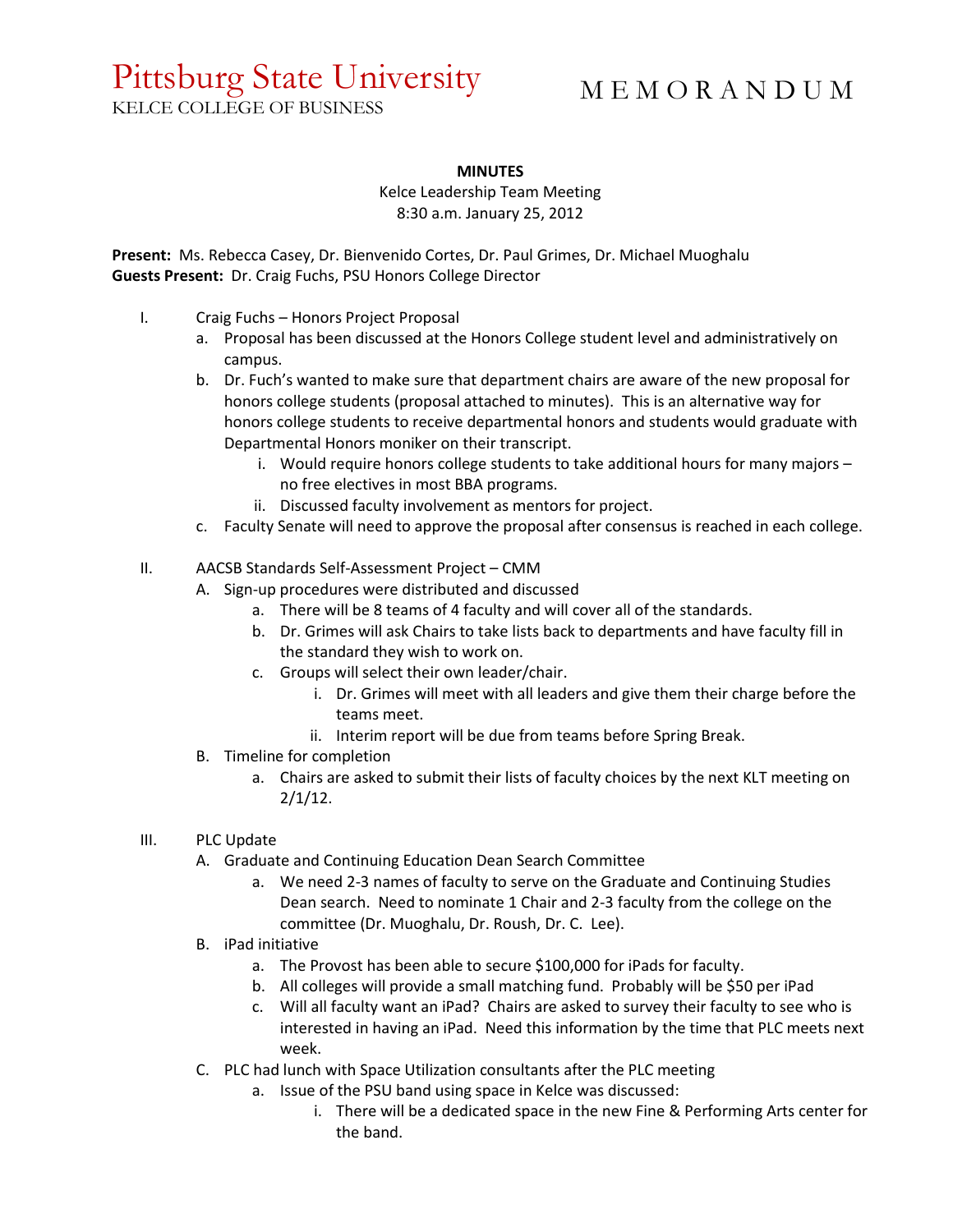- ii. Unless something changes the band will move to the Fine & Performing Arts Center when it opens.
- b. PSU Administration is asking the Space Utilization consultants to do some additional work before plans are finalized. Sequence of events will need to be finalized as far as remodeling and renovation of the building.
- IV. Updates and Announcements
	- A. Dean Grimes
		- a. SEKBJ author volunteer Dr. Heath has volunteered to write an article for the next issue of the journal
	- B. Ms. Casey (ACIS)
		- a. Still promoting the new section of ACCTG 201. There are currently 10 students enrolled.
		- b. Added more seats in the computer lab for larger CIS classes. Will need a longer term solution for making the lab bigger.
		- c. Ms. Casey has been in contact with a retired individual interested in teaching Accounting as a visiting professor (temporary position).
		- d. Many issues with computer science students.
		- e. Dr. Fay will be on sabbatical in the fall.
		- f. Issue of validating courses 300 level courses can be validated from other schools/ community colleges.
		- g. Furniture deliveries from Physical Plant have been damaged when delivered because it was not checked at the Physical Plant when it was delivered.
	- C. Dr. Cortes (ECON)
		- a. Has received one application for exceptional performance rating. Performance appraisals will be reviewed at a later date.
	- D. Dr. Harris (MGMKT)
		- a. Currently have 20 applicants for the open Management Assistant Professor position.
		- b. Dr. Murray has received tenure and promotion to Associate Professor effective next fall.
		- c. Discussion followed on MGMKT 101 Introduction to Business and whether it should count toward a business degree rather than an elective or as a course just for nonbusiness majors.
			- i. Might work on a new description for the course.
			- ii. Dr. Harris will present concerns to MGMKT/Kelce UG curriculum committees.
		- d. Textbook ordering on-line
			- i. need to make sure that on-line order forms are correct so that phantom books are not added
	- E. Dr. Muoghalu (MBA)
		- a. Working on formalizing MBA procedures (this was a charge to the MBA-PAC).
- V. Old Business
	- A. Faculty Awards process and deadline tabled for next week
	- B. COB Slide Show tabled until next week
	- C. Committees will need to be held accountable for their charges, rather than allowing one person to carry the load and do all the work.
	- D. February 6 8:00-12:00 Meeting on AQ/PQ in 121 Kelce (Dean, Chairs & MBA Director)